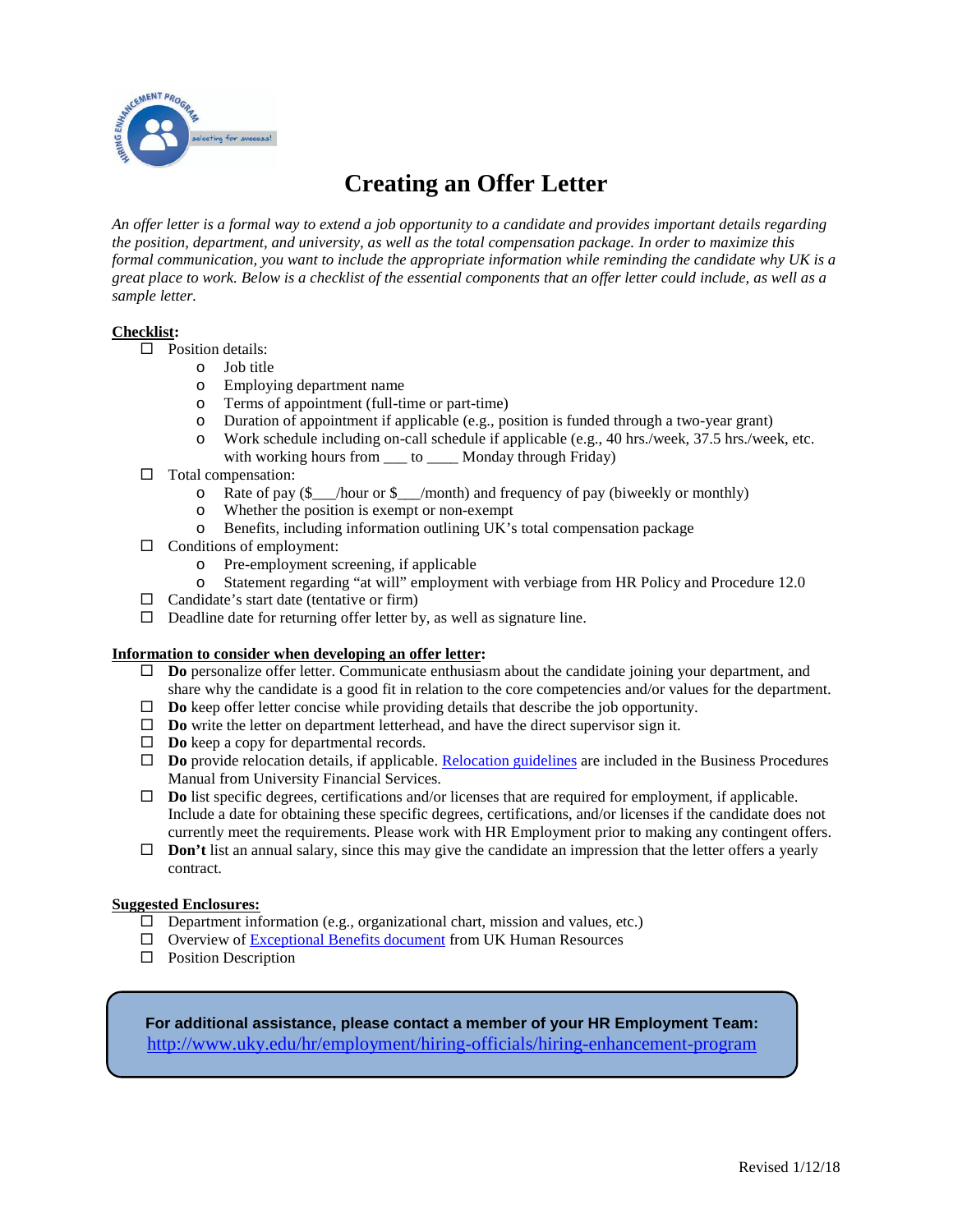## **Sample Offer Letter:**

- Department Letter Head -

**[Today's Date]**

**[Candidate's Name] [Candidate's Contact Information]**

### Dear **[Candidate Name]**,

My colleagues and I at the University of Kentucky have enjoyed our conversations with you and believe you would be an excellent fit in **[department name]**. Your experience and credentials appear to be a great match for this position and I very much look forward to you joining our team.

Therefore, on behalf of the University of Kentucky, I am pleased to offer you the position of **[job title]**. This is a **[full-time/part-time] [exempt/non-exemp**t] position working **[times/days]**.

Your compensation includes a pay rate of **[\$XX/hour/month]** along with an exceptional benefits package. You will receive the regular paid leave benefits (e.g. temporary disability leave, vacation leave and holiday leave) available to all employees who are similarly situated. The university also generously contributes to UK employees' retirement plans, medical coverage, life insurance, and long-term disability (after one year). In addition, UK offers optional benefits such as dental, vision, additional retirement opportunities and much more. To learn more about these benefits, please visit: [www.uky.edu/HR/benefits.](http://www.uky.edu/HR/benefits) Being employed at UK means you will be working in an environment that offers diverse rewards, focusing on your total well-being and career development, with leadership striving to provide a strong work-life balance.

As you may be aware from the application process, this offer of employment is contingent upon your successful completion of a pre-employment national background check and/or drug screen.

We are excited about the prospect of you joining us at the University of Kentucky. If the terms of this offer are acceptable to you, please notify me by **[date]** of your acceptance and to confirm the next steps in your onboarding process. We look forward to hearing from you soon. Please let me know if you have any questions.

Sincerely,

**[Hiring Official Name] [Hiring Official Title] [Hiring Official Contact Information]** 

Signed: \_\_\_\_\_\_\_\_\_\_\_\_\_\_\_\_\_\_\_\_\_\_\_\_\_\_\_\_\_\_ Date: \_\_\_\_\_\_\_\_\_\_\_\_\_\_\_\_\_\_\_\_\_\_\_\_\_

In accepting our offer of employment, you certify your understanding that this is not an employment contract and your employment will be on an *at-will basis, meaning your employment termination may be initiated at any time by either you or the University in accordance with Human Resource Policy & Procedure 12.0: Separation from Employment.*